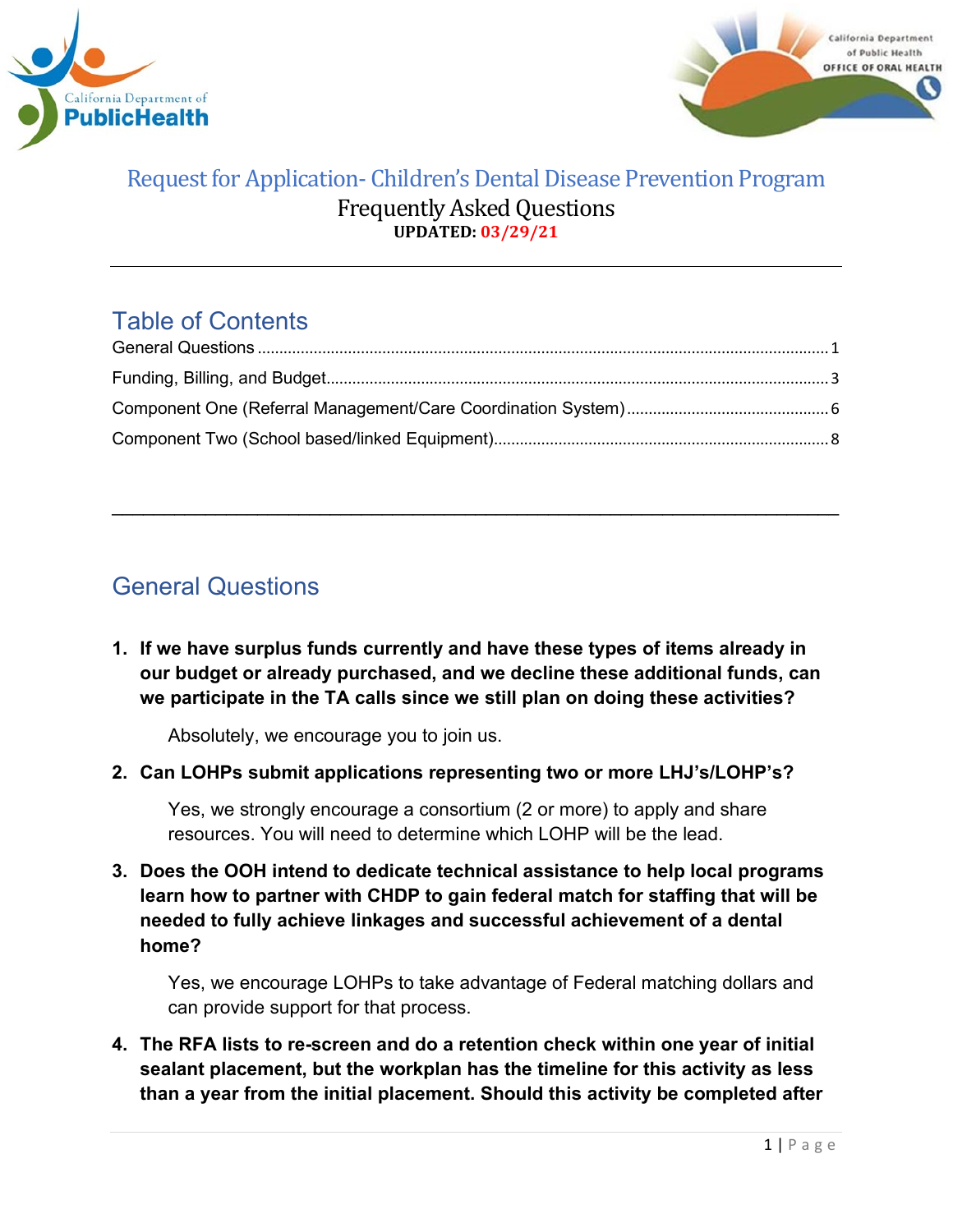



## **the grant ends or will this activity be changed to a bi-annual re-screen and retention check?**

The intent here is to ensure quality sealants. There is room for flexibility, ideally within 6 months. This will be folded into the next grant cycle, so you can think about how you want to approach this in the following cycle.

# **5. In our jurisdiction, sending a Letter of Intent (LOI) can require a lengthy approval process. Can we apply for funds without sending an LOI?**

Yes, as long as your application for funds is submitted by the April 21, 2021 deadline. All LOI submissions are considered non-binding and optional.

## **6. Perhaps smaller jurisdictions will benefit from regional collaborations for care coordination/community-clinical linkage?**

We strongly encourage a consortium to apply and share resources for those jurisdictions.

## **7. For those counties with DTI projects focused on care coordination, are you encouraging expanding that or adopting new ones that will be recommended by OOH?**

If they are focused on school children, we are encouraging those programs to expand existing programs. The ultimate objective is to achieve the target listed in the CA Oral Health Plan. The way we measure is through surveys of school children. If it aligns, OOH will be supportive.

## **8. How should the LOHP approach conflicting timeline activities?**

It is recommended that LOHPs prioritize their needs and attempt to align contract deliverable submissions such as progress reports or budget revisions.

## **9. Where can we find CDPH 9083 Governmental Payee form? (NEW)**

It can be found at COHAC's OOH landing. California [Department](https://oralhealthsupport.ucsf.edu/california-department-public-health-office-oral-health) of Public Health, Office of Oral Health | California Oral Health Technical [Assistance](https://oralhealthsupport.ucsf.edu/california-department-public-health-office-oral-health) Center [\(ucsf.edu\)](https://oralhealthsupport.ucsf.edu/california-department-public-health-office-oral-health) Please reach out to your Program Consultant if you are unable to locate it.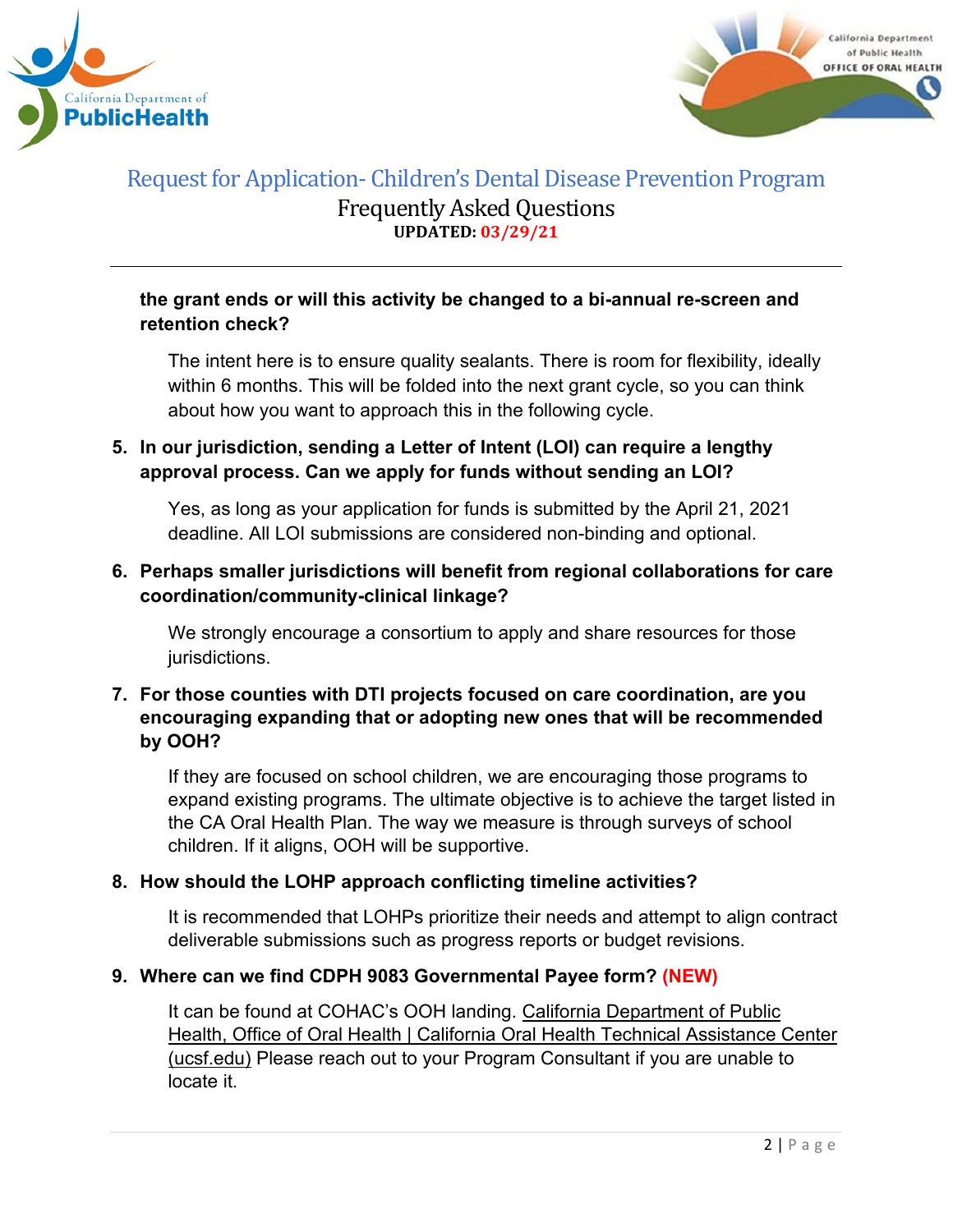



#### **10. Is a Program Plan a required application document? (NEW)**

No, the Program Plan is due at a later point in time. Please see Document A checklist for all required application documents. Other reporting deadlines including Program Plan submission can be found in Exhibit A SOW and **Deliverables** 

# <span id="page-2-0"></span>Funding, Billing, and Budget

#### **1. What is a funding amendment?**

A funding amendment is a new, one-time funding opportunity available to LOHPs to support the creation and expansion of community-clinical linkages to promote oral health. The FY 21/22 budget will be amended to add the new funding.

#### **2. Will this be added as a part of the current Prop 56 budget and as a part of a line item?**

For the LOHPs to accept the funding award, part of that process would be submitting a revision for the FY 21/22 Prop 56 budget, as well as the current workplan. There is a new numbering convention for the new objective activities. They are similar but more robust to track the progress of these activities.

## **3. Will all the LOHPs be notified if the ceiling funding is raised?**

LOHPs applying for the funding will be notified as soon as possible, if there is an increase in available funding.

#### **4. Are LOHPs allowed to apply for both funding components?**

Yes, jurisdictions can apply for both funding components.

#### **5. Can LOHPs apply for only one funding component?**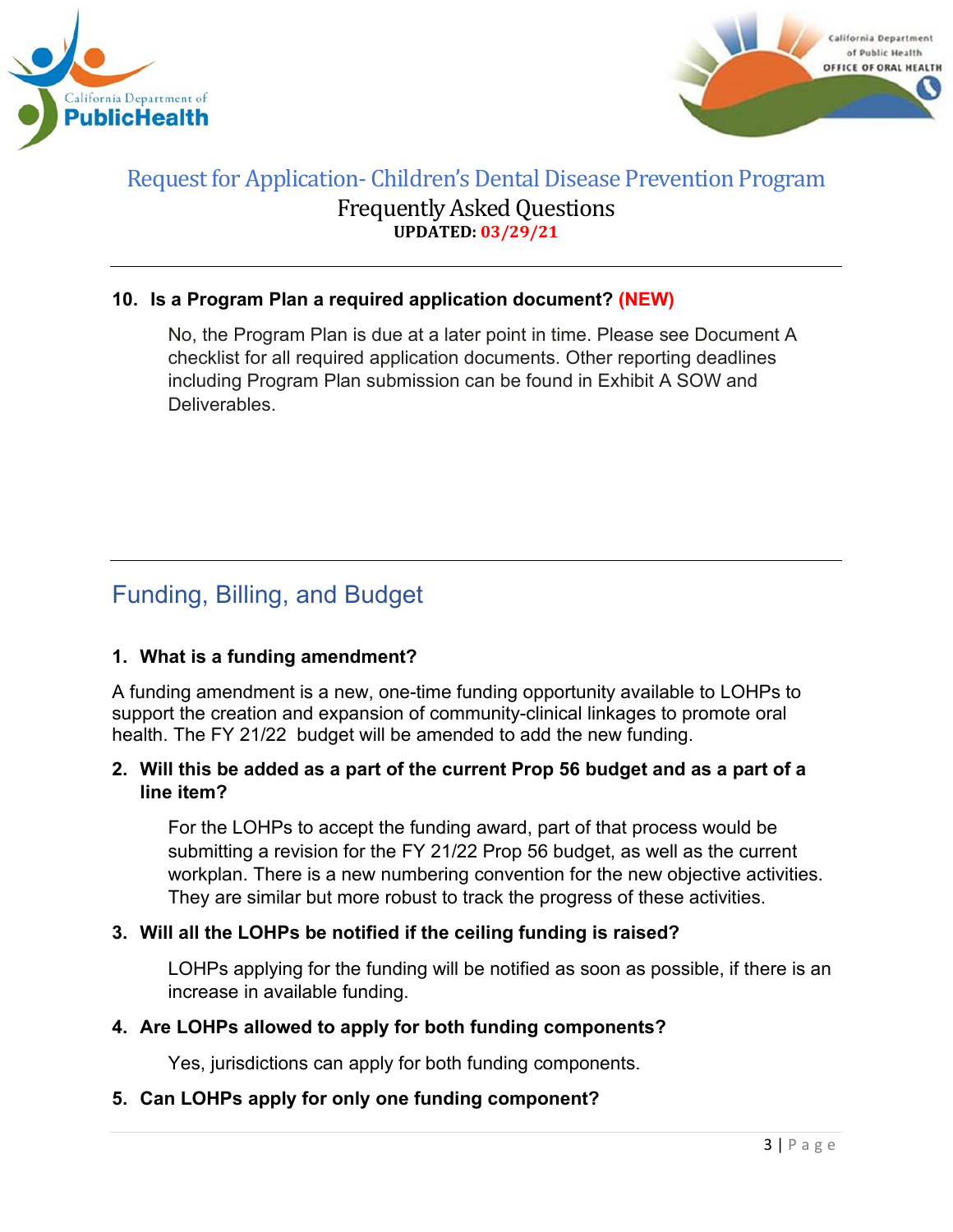



Yes, jurisdictions may apply for only one funding component if that fits the needs of their program.

#### **6. Is the funding allocation the total amount for both components?**

Yes, the funding allocation is for both components. However, the total amount can be used for one or both components. LOHPs may narrow down which component you want if the funding pool is limited. LOHPs also need to consider if there will be adequate resources to provide clinical services at all the identified schools. Another important consideration is to prioritize clinical (sealants) or school linked programs to reach large populations. Spend time planning the best method for the available funding.

#### **7. Will this amendment allow for advance billing due to the limited time frame?**

No, advanced billing is not available.

## **8. If we are partnered with contractors who already use referral systems, can we still apply for this funding?**

You may want to consider applying for a license to work with them on their system.

#### **9. Would the grant cover the salary of care coordinators?**

No, this is a one-time funding amendment. It's not a sustainable funding stream for budgeting ongoing staff. The funding may be used only for purchases to support community-clinical linkages and will not cover salaries or the cost of providing care.

#### **10.Can funds be used to cover the costs of a vehicle for mobile delivery of preventive dental services?**

No, unfortunately these funds will not cover the costs of purchasing a vehicle. However, they can be used to procure software and/or equipment support in already existing mobile programs that focus on providing preventive dental services to children.

#### **11.Can these purchases be used to support the expansion of services to include older children such as junior high or high school ages?**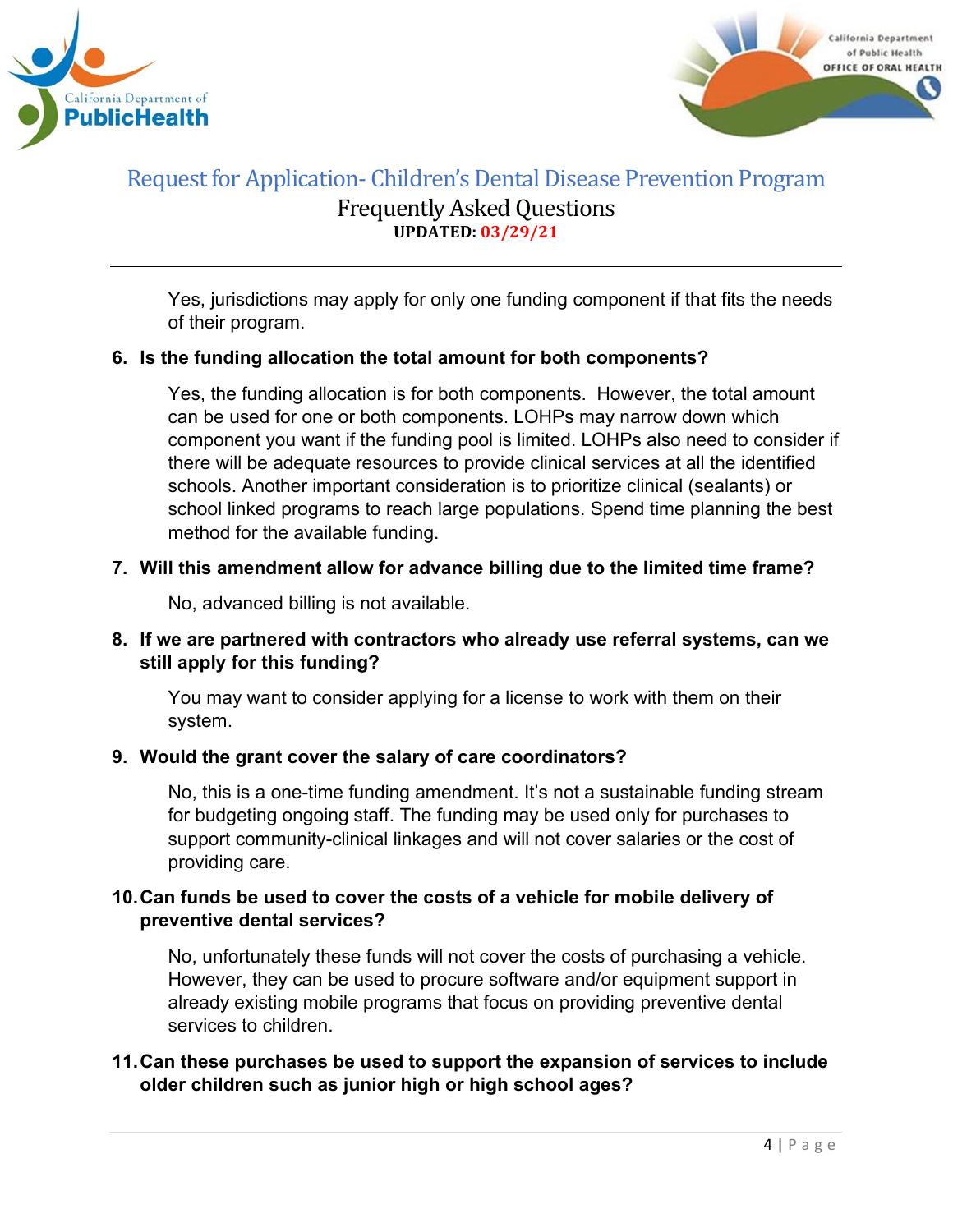



No, younger school-aged children should still be considered the priority age demographic. Perhaps consider focusing services on other underserved populations such as children with disabilities.

## **12.Can applicants apply for Component 1 without purchasing care coordination and referral software?**

No, care coordination and referral software are an essential component in Component 1 with the intended purpose of supporting community-clinical linkages through school-based/school-linked preventive dental services. We encourage LOHPs to consider combining applications with contiguous jurisdictions to leverage resources, skills, funding, and expertise.

#### **13.Will a budget revision be due with the application submission, or will it be due when amendments are executed?**

Budget revisions will need to be submitted with the application. Initial budget revisions shall be considered tentative estimates and may be revised as pricing and purchasing decisions are finalized. OOH will work with LOHPs throughout the planning and implementation process to guide purchasing decisions and finalize budgets.

#### **14.Can the funding be utilized to purchase equipment that can be used to apply dental sealants and other materials? Are these funds allowed to be used to purchase the dental sealants themselves or fluoride varnish (FV) treatments?**

Initial operating costs are allowable but not sustainable. Once partners and providers begin billing and generating review, they should be able to purchase those sealants and FV treatments. In the initial stages, we can support those kinds of expenditures.

## **15.There are multiple rules and guidelines around certain Public Health FQHC services being conducted offsite. Will CDPH be able to help navigate communicating with multiple outside providers and the services they can bill for?**

Regarding FQHC billing for services rendered in schools, there are various rules and guidelines that must be taken into consideration. There have been some significant changes made since 2017 that affect how FQHCs bill for services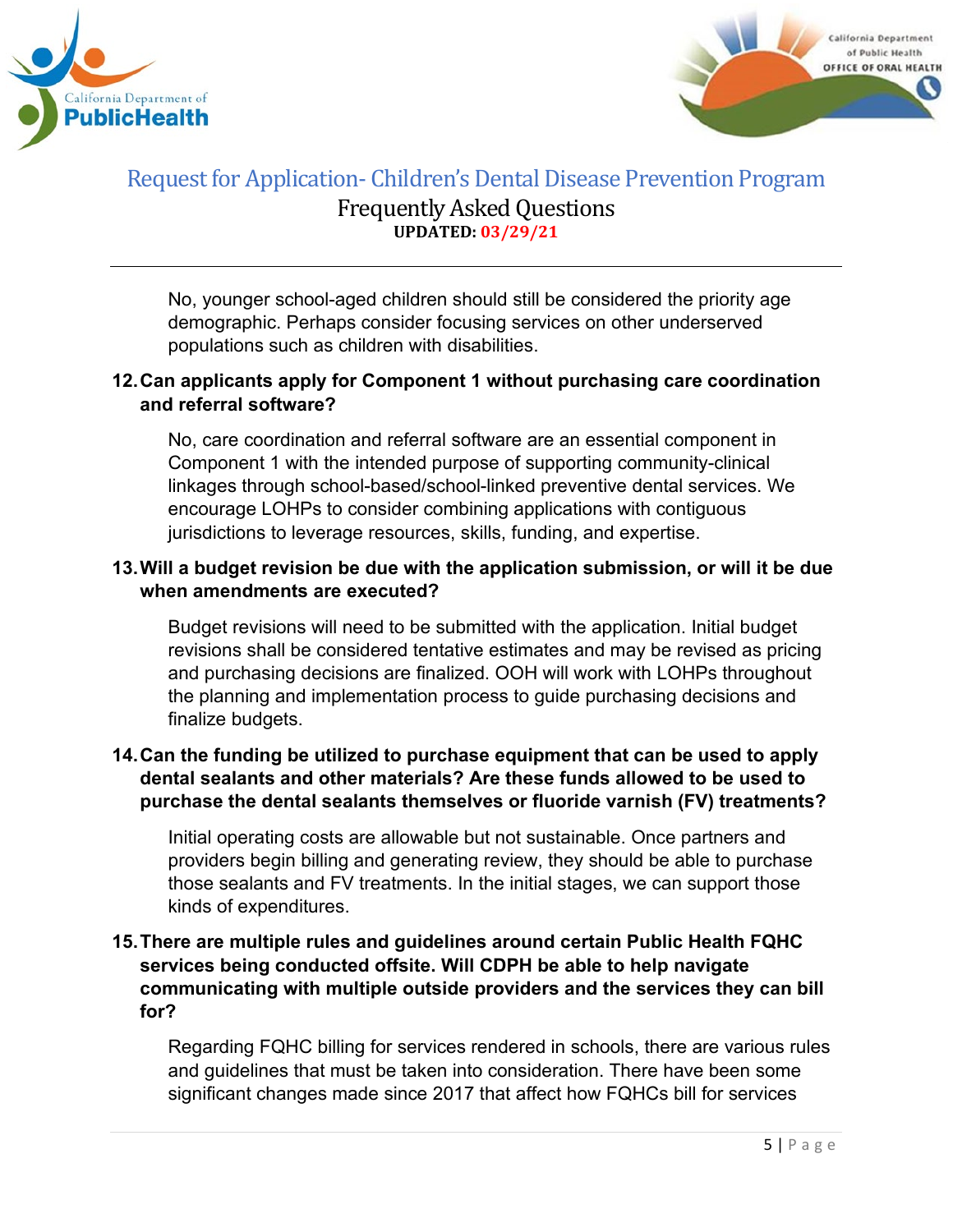



rendered in intermittent clinic sites. An FQHC can establish an intermittent clinic site. Services will be subjected to the rate review and adjustment. Therefore, FQHCs may not opt for this. Use this [link to the CPCA website](https://www.cpca.org/CPCA/Health_Center_Resources/Operations/Licensing_Certification_OSHPD_3/CPCA/HEALTH_CENTER_RESOURCES/Operations/Licensing___Certification_OSHPD_3.aspx?hkey=e213a1f9-e91c-4d07-bd87-f32c31a5f75c#:%7E:text=Intermittent%3A%20A%20clinic%20that%20is,than%2040%20hours%20a%20week) that shows the steps that need to be undertaken.

## **16.How much or what percentage should we budget for software, hardware, network, and trainings?**

Identify the hardware costs first and then OOH can work with each jurisdiction on options. Initial operating costs are allowable but LOHPs must develop plans for sustainability.

#### **17.How will questions and matters about billing be addressed throughout the duration of this project?**

OOH will be available to support LOHPs with billing questions.

## **18.Does the budget revision need to be completed at the time of application submission?**

The budget revision needs to be completed and submitted with the application materials by the April 21, 2021 deadline. However, there will be an opportunity to revise the budget for this funding only after submission.

#### **19.Can funding for software and a referral system be used in schools and with CHDP?**

Yes. We want you to collaborate with CHDP and other local programs.

## **20.Will the proposed contract amendment include any successful equipment grants and the new 5-year grant cycle?**

The proposed contract amendment will be separate. The equipment grant is for this cycle, and we will have a new RFA for the next cycle.

# <span id="page-5-0"></span>Component One (Referral Management/Care Coordination System)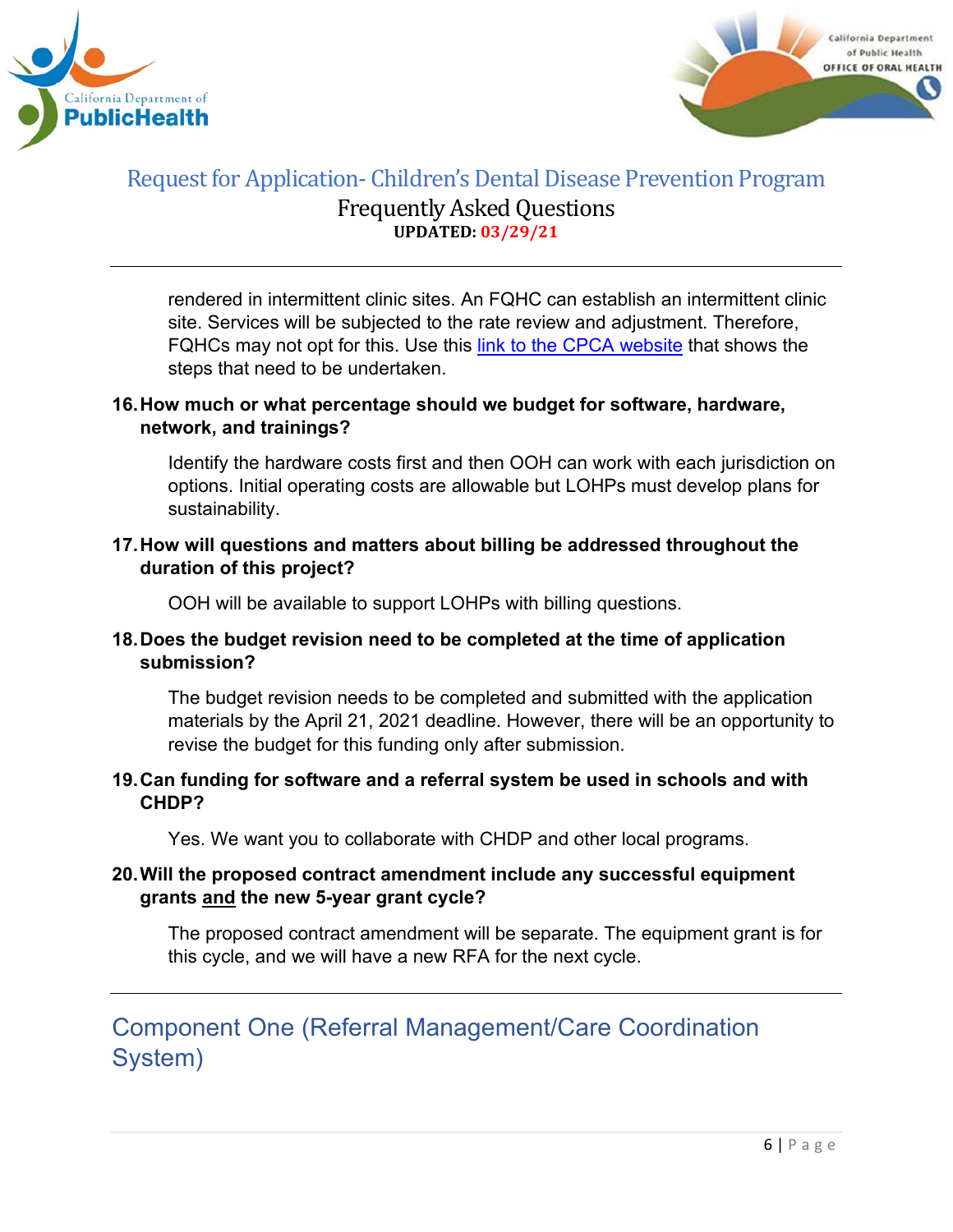



## **1. Will CDPH provide a list of software's to choose from?**

OOH will assist in the identification of appropriate hardware and software for referral management.

#### **2. Will the LOHPs have to develop software?**

No, OOH recommends that LOHPs procure software as a service from established vendors. OOH will provide support for software purchases and planning.

#### **3. Can you tell us the names of the software vendors, as we will need to know their costs to build our budgets correctly?**

We'll be flexible. Submit a dollar amount and we'll work with you on the details and specifics. OOH will provide you with an estimate when you are ready to build a budget. One way to approach this is to first identify the hardware costs. You should have an easier time with pricing of allowable expenses.

#### **4. Will you provide a list of software programs that we could use or consider, and how much percentage we should budget?**

We will work with the LOHPs to figure out the percentage for the hardware, software, and the network trainings. This is still a work in progress. Please submit a dollar amount and we will revise it later.

# **5. Could the referral software be used in our LOHP to track referrals made during fluoride varnish clinics and events? Or does it have to be a "sealant" program?**

Anything that is considered a school-based/school-linked preventive dental service could utilize this software. The primary goal is that the software will support community-clinical linkages and help ensure children are referred to care for preventive services that are provided in the community., Using the software to make referrals from screening events would be an appropriate use.

## **6. Is this electronic referral system being integrated and owned by the schools? And the referrals will be sent from the schools to the LOHP to refer out to dental providers?**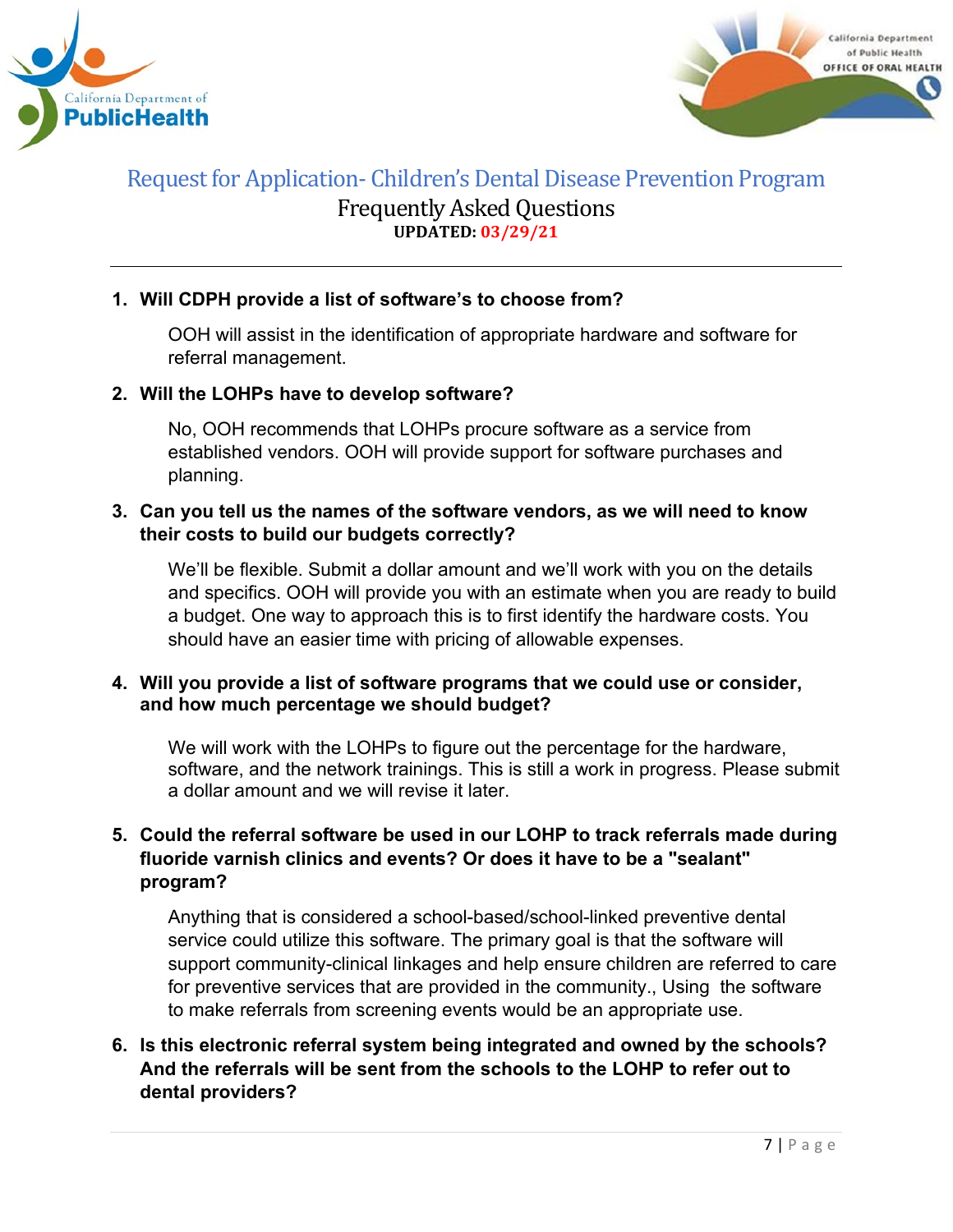



No. It links providers working in schools to providers in the community. Sending notes home with children about cavities and needed appointments is not effective. We want to enhance communications with families and dental providers. They should be able to see a referral, accept it, or forward a referral to a specialist. The program should be able to track referrals using dashboards; many software packages create dashboards. If a school nurse is doing the screening, the school can also refer directly to dental providers. LOHPs will have to recruit dental providers to be part of the referral list and help the schools learn the system.

**7. We are contracted with an FQHC for objective 6 activities. They have VDH systems already. Would the linked program software need to be separate?**

No, it doesn't have to be separate. If you already have one that is working, that's fine.

**8. Are you anticipating the electronic platform Dr. Kumar mentioned to be developed statewide or county by county so that it might sync with whatever EHRs the major dental providers use in each county?**

We are planning to select one or two referral management systems. The EHR/EDR integration is a huge challenge because each office system will need individual, ongoing TA. It is better if it resides outside the EHR for now.

## **9. Will LOHPs be provided with a list of approved software purchases prior to the application deadline? (NEW)**

We will not be providing a list of approved software purchases prior to the funding award. We'll be providing TA and webinars for software purchases after funding has been awarded to assist LOHPs with purchasing. This should be in the early fall 2021.

# <span id="page-7-0"></span>Component Two (School based/linked Equipment)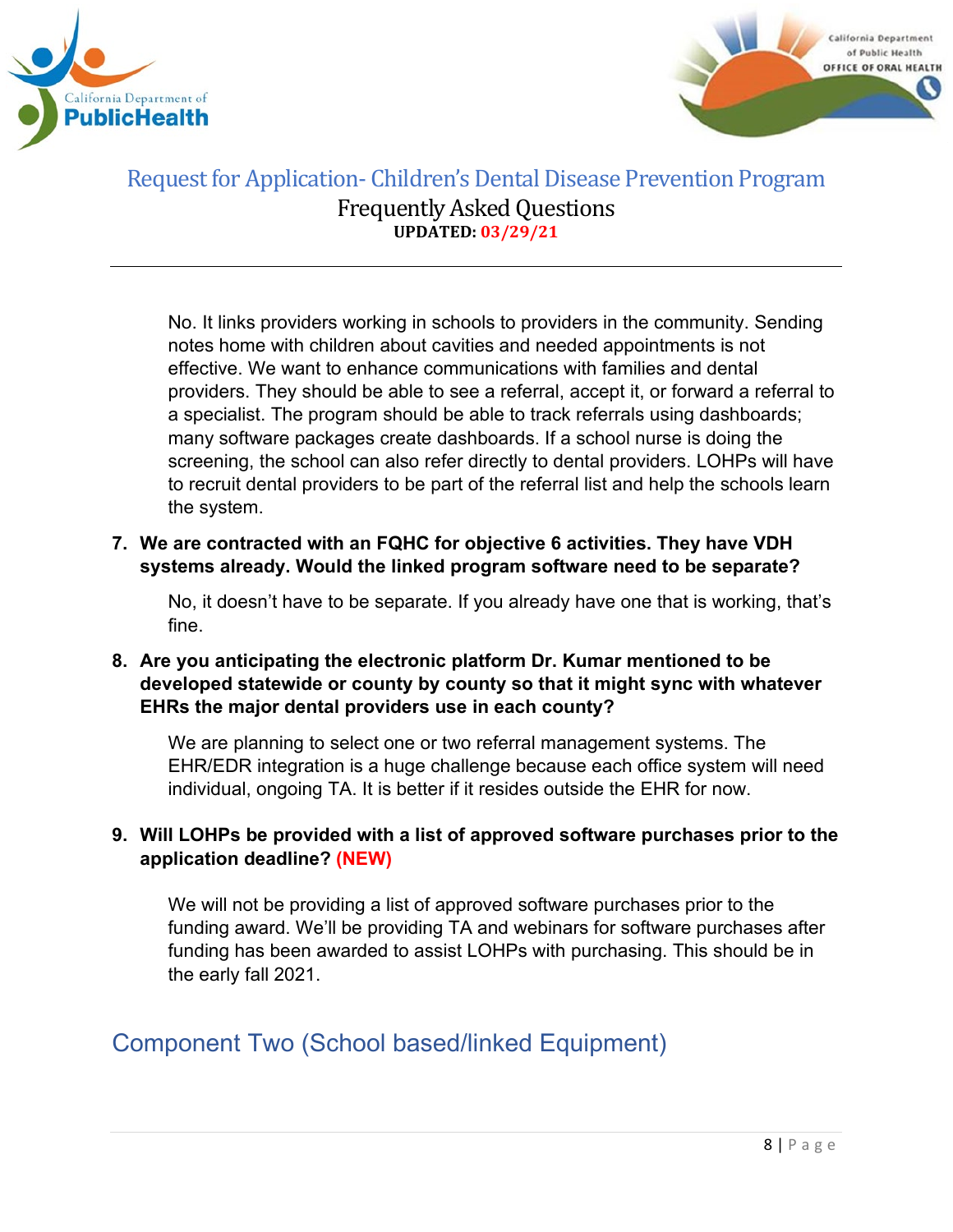



**1. Is it possible to apply for equipment not listed in the RFA? I have a community partner that is trying to fund a mobile dental clinic and would match these OOH funds and is willing to enter into an MOU to provide the school-based screening, FV, sealant services and referral to dental home (FQHC, CHDP, etc.).**

Yes, if the equipment is for school-based care. It must be related to school dental programs. Please submit a proposal and we will work with you.

#### **2. What if my county already has an EMR the LOHP can use? Would it be possible to apply for only equipment?**

Yes, you can apply for the component that best serves your jurisdiction's needs.

## **3. If LOHP's own the dental equipment, do they loan it to the school or the organization they partner with?**

In terms of equipment, the LOHPs can begin by loaning their equipment to their partner providers/organizations. Once an agreement is developed, the equipment can be loaned to the provider/organization. This loan agreement will need to contain specific components, such as equipment usage for the end of term, continued usage for underserved communities, and a clause where equipment can be requested back for lack of performance. Please note, specific forms regarding this process will be made available to the LOHPs.

**4. Can I purchase fluoride varnish and supply it to schools who have fluoride varnish applied by a non-dental professional who could not bill (school health tech or nurse with fluoride varnish training)? A visual screening would have been done and fluoride varnish recommended by the dental professional.**

This may be an allowable expense. Fluoride varnish application requires active consent. Also, evidence suggests that in order to be effective, fluoride varnishes will need to be applied 2-3 times per year. Consent forms would need to be developed indicating the fluoride varnishes would be applied 2-3 times per year.